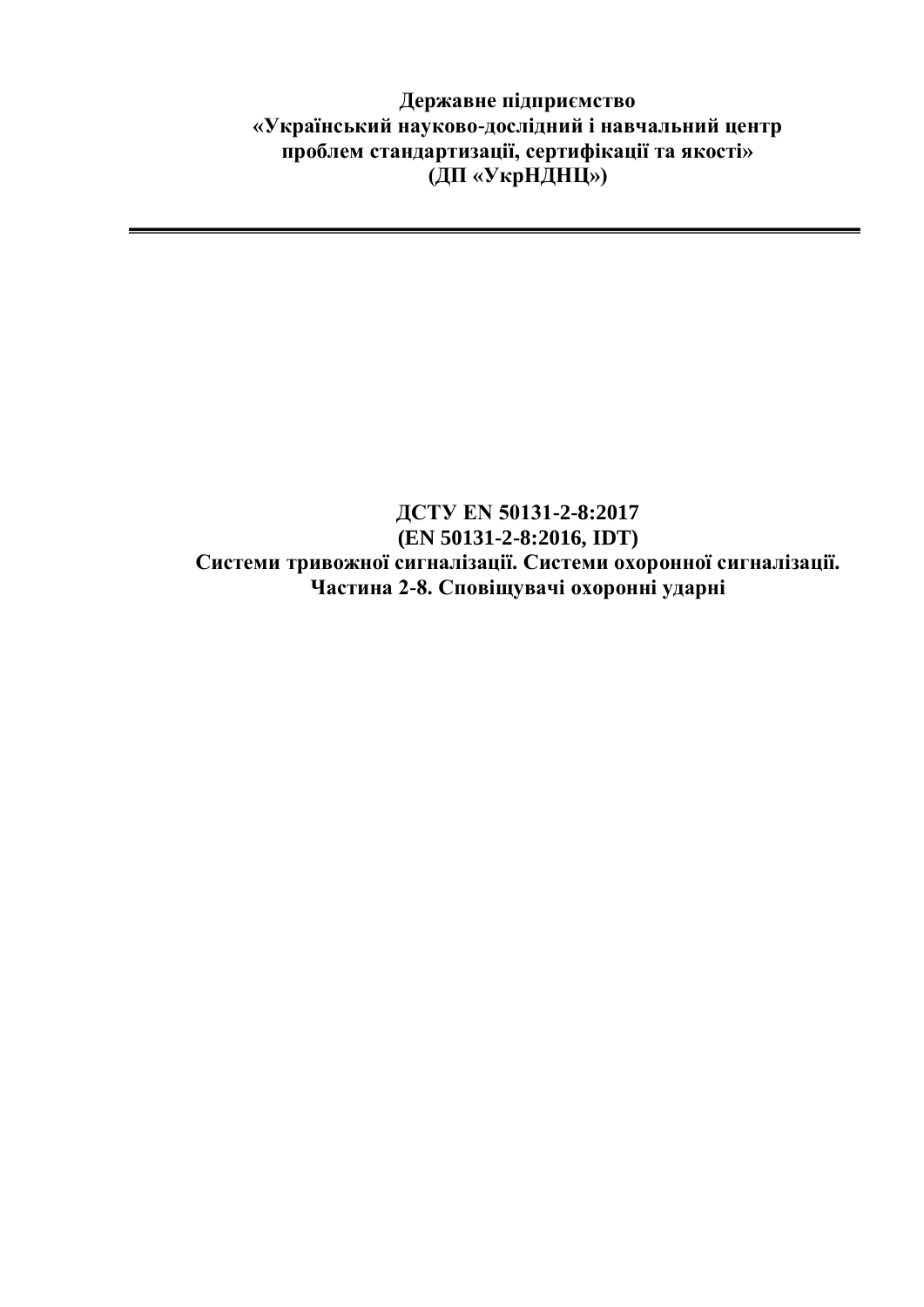EN 50131-2-8:2016 Alarm systems — Intrusion and hold-up systems — Part 2-8: Intrusion detectors — Shock detectors

Прийнято як національний стандарт методом підтвердження за позначенням ДСТУ EN 50131-2-8:2017 Системи тривожної сигналізації. Системи охоронної сигналізації. Частина 2-8. Сповіщувачі охоронні ударні

Наказ від 31.07.2017 № 201

Чинний від 1 серпня 2017 року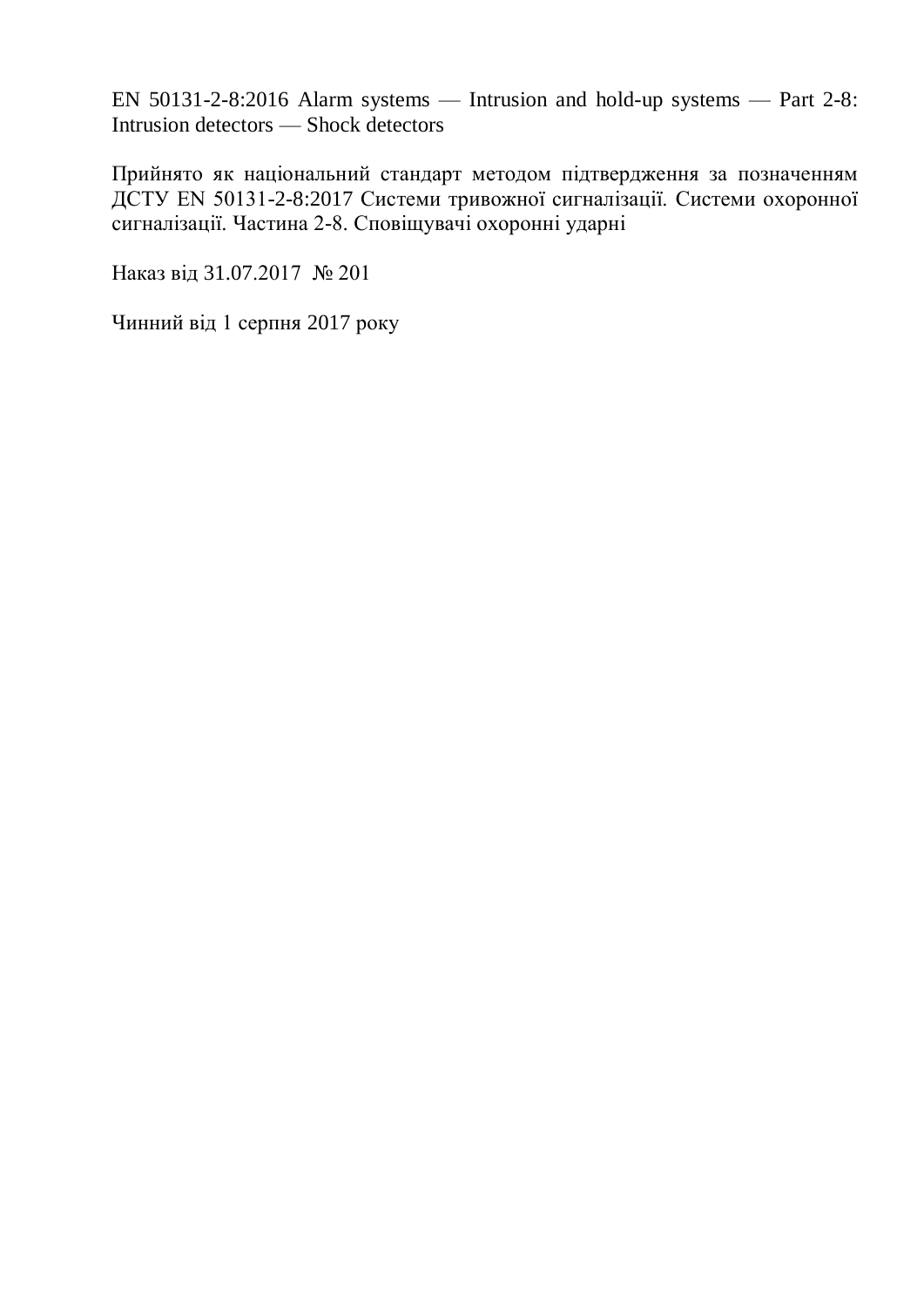## **CONTENTS**

European foreword

Introduction

1 Scope

- 2 Normative references
- 3 Terms, definitions and abbreviations
- 3.1 Terms and definitions
- 3.2 Abbreviations
- 4 Functional requirements
- 4.1 General
- 4.2 Event Processing
- 4.3 Detection
- 4.4 Immunity to false alarm sources
- 4.5 Operational requirements
- 4.6 Tamper security
- 4.7 Electrical requirements
- 4.8 Environmental classification and conditions
- 5 Marking, identification and documentation
- 5.1 Marking and/or identification
- 5.2 Documentation
- 6 Testing
- 6.1 General
- 6.2 General test conditions
- 6.3 Basic Detection Test
- 6.4 Performance tests
- 6.5 Switch-on delay, time interval between signals and indication of detection
- 6.6 Self-tests
- 6.7 Immunity to incorrect operation
- 6.8 Tamper security
- 6.9 Electrical tests
- 6.10 Environmental classification and conditions
- 6.11 Marking, identification and documentation
- Annex A (normative) Standard test material
- Annex B (normative) Dimensions and requirements of the standardized interference test magnets
- Annex C (normative) General Testing Matrix
- Annex D (normative) Spring operated Hammer
- Annex E (informative) Example list of small tools
- Annex F (normative) Minimum performance requirements gross and shock integration attack tests
- Annex G (normative) Immunity test: Small objects hit sensitivity
- Annex H (normative) Immunity test: Hard objects hit sensitivity
- Annex I (normative) Immunity test: Static pressure sensitivity